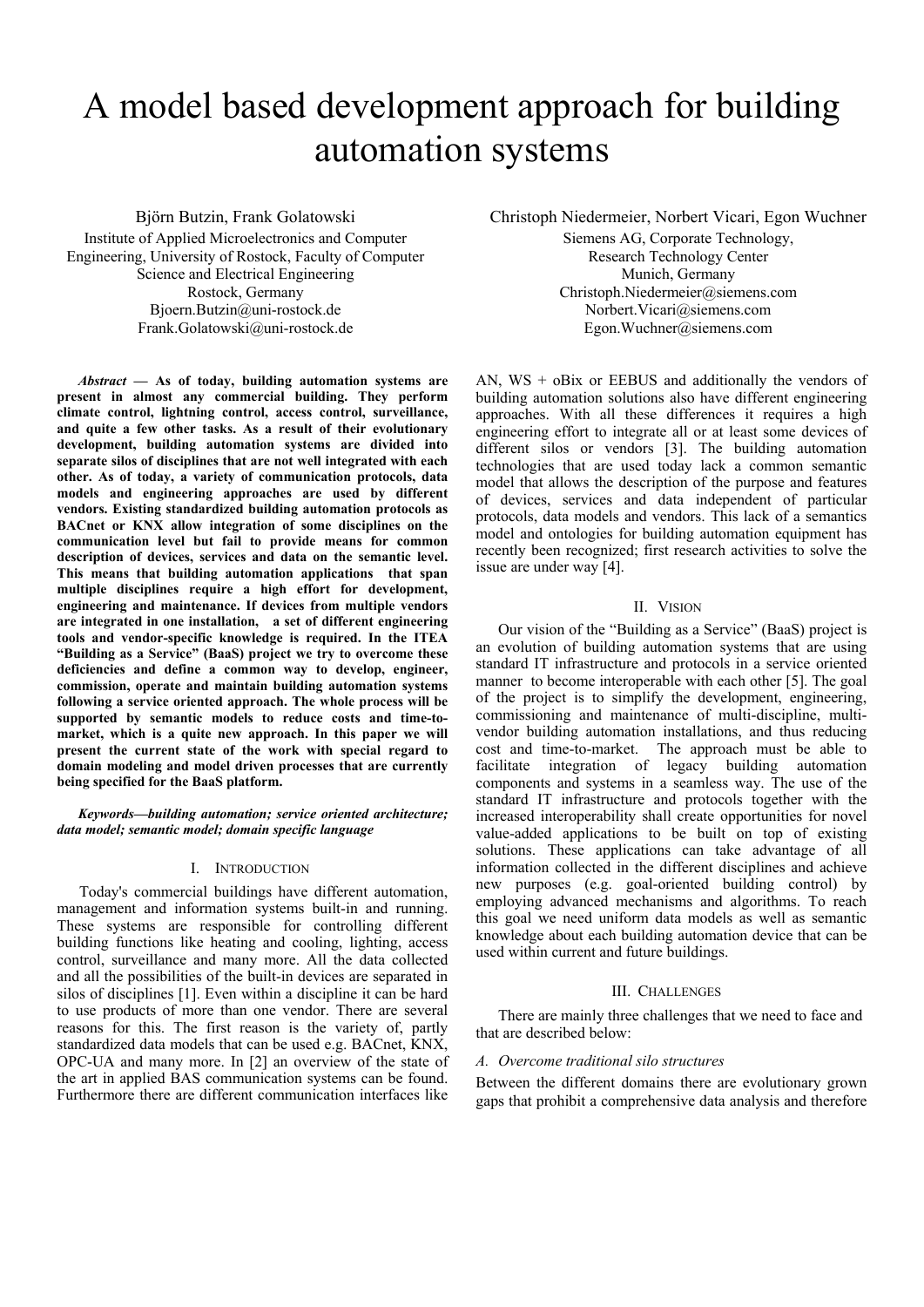the creation of new knowledge. The systems within a certain domain are engineered for nothing more than its purpose using domain specific attribution, naming and specialized protocols. Interactions between different silos is still possible under these circumstances but requires a high effort for creating and maintaining custom adapters or gateways to bridge the gap between incompatible protocols and vendors.

# *B. Avoid proprietary engineering approach*

With a proprietary engineering approach many standard solutions have to be done multiple times with respect to technologies and languages. Moreover, using proprietary engineering approaches does not only mean to reinvent the wheel. It also causes a lack of standardized interfaces. This in turn makes these systems inflexible in maintainability and extensibility. Creating new applications would require the vendor to be involved in the development process or at least the interfaces, configuration- and system models have to be known, but this often isn't the case. Furthermore to engineer, commission and operate systems of multiple technologies requires a host of different tools and knowledge and is considerably more error prone. The overhead could be reduced by evolving a common approach for the development and engineering of such systems. Then a common set of tools could be used that is independent of vendors. At the same time, the complexity of the engineering task and the time required to perform it will be reduced.

## *C. Introduce common semantic model*

Currently BA systems need to be engineered and commissioned by highly qualified individuals that are experts in the respective BA system domains. This is due the lack of semantic descriptions as well as a common information model. Semantic descriptions will enable the automatic discovery and binding of devices and services and thus reduce the manual engineering effort. The lack of a common information model prevents the easy integration of currently available devices in the IT infrastructure.

## IV. APPROACH

Our mission is to face the mentioned challenges in order to have an interoperable way to develop, engineer, commission, operate and maintain building automation systems with reduced cost regarding time and expertise. There are five major areas that need to be covered. These areas are:

# *A. Common communication abstractions*

To have a common ground for developing, maintaining and extending BA systems, the communication has to be modelled following a common abstraction. The common communication abstraction describes the available communication primitives independent of specific technologies and protocols. This abstraction can be used to specify the interface of a service and to utilize arbitrary Web service communication protocols during operation. This approach follows the well-known architectural principle of "separation of concerns" that allows to perform the decision to

use a particular technology at a later point in time or delegate it to another stakeholder.

## *B. Comprehensive data models*

Comprehensive data models allow the sharing of data among different disciplines and help to overcome the traditional silo structures in current BA systems. Comprehensive models facilitate the creation of new applications using sensors and actors of different domains and vendors and therefore open new business fields that are not available yet. Together with the data models the associated data representations need to be described in a protocol independent way.

## *C. Semantic models*

To overcome the traditional silo structures in current BA systems the devices and services not only need to communicate. They also need to understand each other. Therefore the resulting data models and their representations need to be enriched by semantic information. By providing semantic information data sources and consumers could be able to search for the required data without having someone to preselect or configure this relation. Additionally the resulting system could have the ability to perform semantic reasoning on the available data. The reasoning will allow extracting or combining data to get certain information. This allows to dynamically reconfiguring BA systems in order to add new functionality or to optimize parts of it. Additionally the overall systems robustness and fault tolerance is increased, because faulty system parts could be replaced by semantically identical or similar parts. To achieve this, the BaaS platform is planned to maintain and extend an ontology of the BA domain.

# *D. Tools for legacy integration*

Most of the building automation systems are planned, engineered, and commissioned for several decades of operation time. Therefore already existing systems cannot be left behind. New buildings could be equipped with this new technology but most of the buildings can be only extended and upgraded. Thus, the integration of legacy BA installations is an important feature of BaaS. The legacy integration should be designed to be able to embrace the systems, data models, and interfaces of solutions that are currently available on the market. Besides the development of gateways that provide access to legacy systems, the data points in legacy devices have to be described in a semantic way. This description with together with the needed protocol transformation allows the seamless access to legacy BA systems in the BaaS approach.

# *E. Development tools*

Furthermore tools for the development, engineering, integration and commission of services and devices need to be provided. Development tools that make use of the BaaS abstractions and semantic annotations reduce the required time and system knowledge to create solutions within the domain. It also ensures to stick to the mentioned constraints due to the communication abstraction, data model, semantic model and legacy integration. For that reason the development tool should hide these aspects from the developer and turn the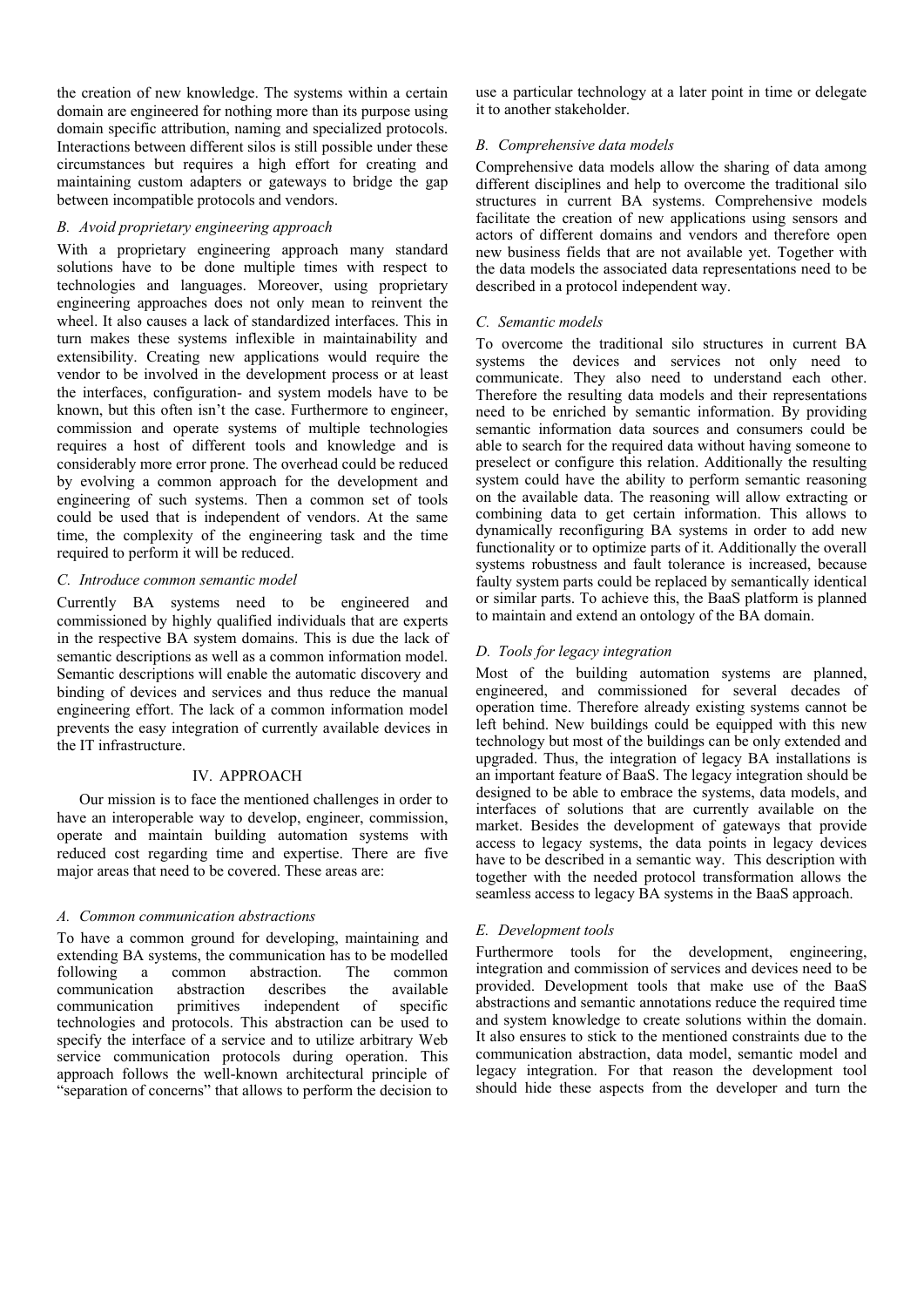focus on the service structure, privacy and security constraints, as well as the business logic.

Our idea is a service oriented platform for the building domain consisting of a runtime environment and a software development kit. The runtime environment will provide common capabilities to BaaS services. For instance, these are functionalities that manage services, provide access to low level resources of the hardware, or ensure the availability and robustness of service execution.

For the software development kit domain specific editors and tools based on a domain specific language will be developed. This shall provide the ability to model services, annotate devices, services and data points with semantic information and hide the underlying technologies for communication and configuration. In a next step the tool chain uses these domain specific models to generate at least service skeletons, only missing the business logic or service compositions. Furthermore tools and mechanisms for service deployment, configuration and maintenance will be provided.

For that purpose the inherent semantic information can be used to perform automatic advertisement and discovery of services, devices, and data points at engineering, commissioning and operation. To integrate legacy devices, the same tools shall be used. In contrast to native services, legacy devices require gateways and related services to communicate in the BaaS system. These shall be developed once for each technology and then be configured for the designated purpose by providing semantic annotation.

The capabilities of the BaaS platform will be demonstrated and validated by a set of services covering relevant examples of BA functionality.

### V. RELATED WORK

There are several projects dealing with similar problems regarding the Internet of Things and building- or home automation. The recently established Open Interconnect Consortium [6] is focusing on defining a common communication framework for wireless data transmission and



**Figure 1 BaaS Domain Model**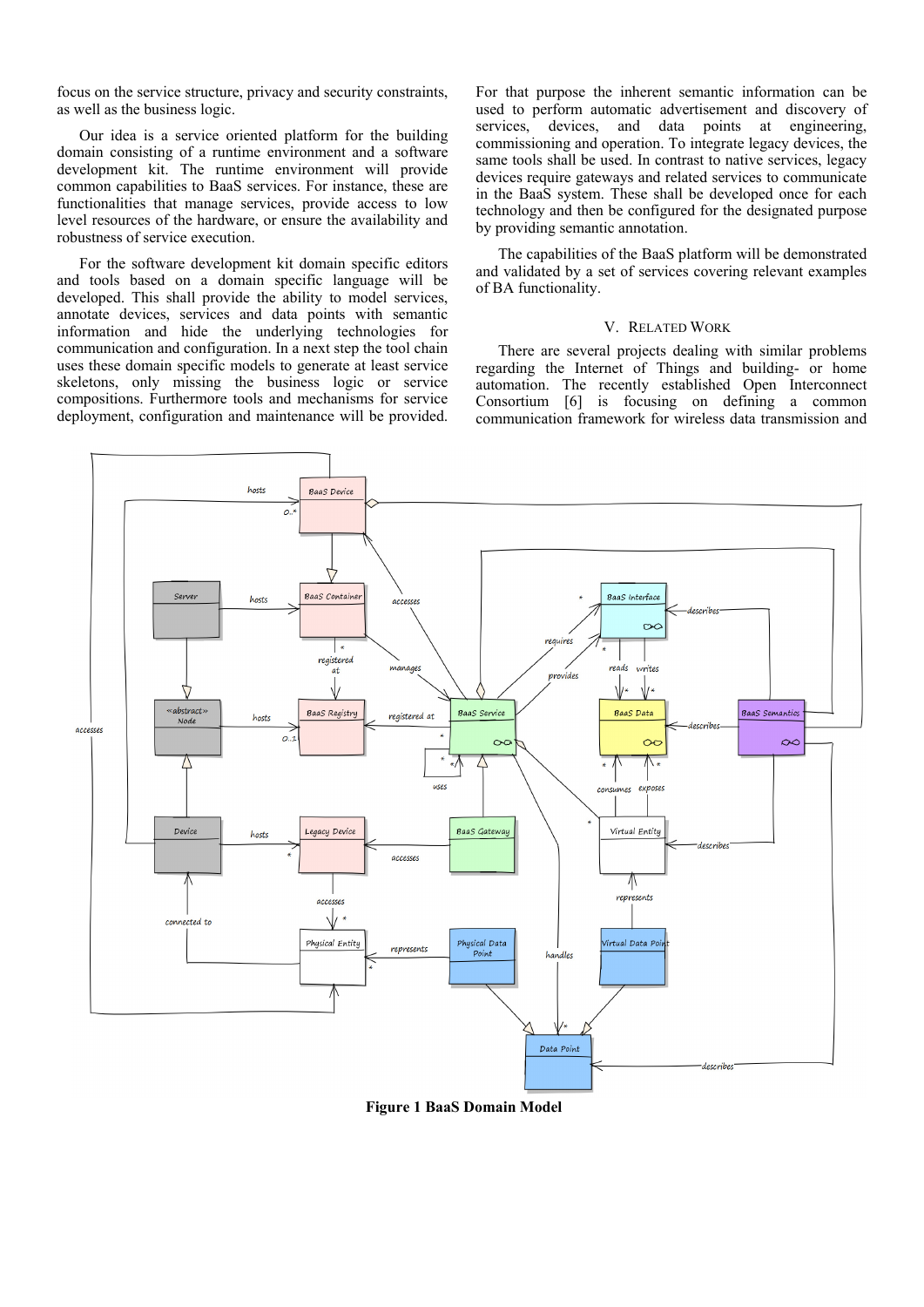information management. The AllSeen Alliance [7] and Connected Living [8] are focused on home automation. The Thread Group [9] is also targeting at the home sector but uses mesh network technologies. The EEBus initiative [10] tries to evolve EEBus towards a networking concept for almost all smart devices. The OM2M project<sup>[11]</sup> and the OData [12] standard are more generally looking at machine to machine communication without any special regards to a domain. The BaaS Project [13] of the seventh framework programme (FP7) is, in contrast to our project, aiming to optimize the energy performance of buildings. A taxonomy of tags for building automation domain is developed in the project Haystack [14].

#### VI. DOMAIN MODEL

At the current state we are elaborating a domain model for the building automation system domain and the BaaS vision. A domain model in our case is a conceptual model and structural view of important topics related to a specific problem. It describes participating entities, their attributes, and relationships as well as underlying concepts and constraints. We want to use this domain model as a clear depiction to ensure that all stakeholders can agree on the scope and meaning of the concepts in the building domain.

In the BaaS Domain Model, as depicted in Figure 1, Data Points are used to describe input and output functions in the building automation domain. According to EN ISO 16484-2 [15], 3.61 such Data Points are semantically completely described. This description may contain functionality, parameters, and variables representing current state but also characteristic curves, units, and allowed ranges. Data Points may be Physical Data Points or Virtual Data Points. Physical Data Points are related to existing hardware or physical actuators/sensors. Virtual Data Points can be derived or aggregated functions. Data Points represent the building automation entities in the BaaS domain model.

A core concept in BaaS is the BaaS Service. A BaaS Service handles Data Points and contains Virtual Entities which are a digital representation of building automation functions, i.e. Virtual Data Points, in the BaaS system.

A BaaS Service is accessible and communicates via its BaaS Interface, i.e. it provides and requires the BaaS Interface to communicate with other BaaS Services. The BaaS Virtual Entity consumes and provides BaaS Data, which is read or written over the BaaS Interface.

A BaaS Service has a semantic description, which is contained in the BaaS Semantics. The BaaS Service is described by ontologies describing the Virtual Entity and the semantic meaning of the related Data Point. Further ontologies describe the data types of BaaS Data and the semantic of the BaaS Interfaces of a BaaS service.

BaaS Services may be used and may use other BaaS Services.

The physical world is reflected in the BaaS Domain model by the concept of an "abstract" Node. Such Node can be a Device that is associated with a Physical Entity, i.e. a sensor or actuator. Devices might take the form of Legacy Devices, e.g. BACnet or KNX devices, or the form of native BaaS Devices. A Node can also be a Server that hosts a BaaS Container which manages BaaS Services, i.e. a BaaS Service is deployed in a BaaS Container. This approach allows running BaaS services on sensors or actors if they have enough resources and otherwise outsourcing it to more powerful systems that are not directly associated with a physical entity. BaaS devices are always accessed via BaaS Services. A BaaS Device provides the interface between real hardware, such as sensors, and BaaS Services. A BaaS Device is semantically described by ontology in the BaaS Semantics.

BaaS Services and BaaS Containers resp. BaaS Devices are registered at a BaaS Registry which is hosted on a Node. The BaaS Registry is used to query and resolve BaaS entities in the different phases of the BaaS lifecycle. The BaaS domain model does not limit the number of BaaS registries and therefore centralized or decentralized architectures can be derived.

Legacy Devices are accessed by a BaaS Gateway which is a specific type of BaaS Service. From the view of a Baas Service there is no difference to another service. From the view of a developer a BaaS Gateway provides a connector to legacy systems such as BACnet or KNX. Additionally the data will be connected to semantic models by the system engineer in order to be accessed by other BaaS services.

## *A. Relation to IoT-A Domain Model*

The FP7 project IoT-A developed an Internet of Things Architectural Reference Model (IoT ARM). The IoT domain model as part of the IoT reference model [16] defined in the IoT-A project, influenced the design of the BaaS domain model. Yet, some significant differentiations have been made to reflect the specifics of BaaS.

Main differences consist in the addition of Data Points, which provides the building automation language and semantics between Physical and Virtual Entities. Further, the focus on semantic descriptions is emphasized by the introduction of the BaaS Semantics which is a placeholder for all ontologies needed in the BaaS system.

Similarities are in the modelling of hardware components, even if the focus is more directed on the deployment of BaaS components in the BaaS domain model. Resources are depicted as BaaS Interface and BaaS Data putting more emphasis on the description of the resource, compared to the location in IoT-A. Finally, the User is not modelled in the BaaS domain model, but the Service in IoT-A and the BaaS Service are both a User.

#### VII. DOMAIN SPECIFIC LANGUAGE

The whole model is not only for the depiction of the used names, concepts and relations in the building domain it also serves as foundation for the usage of domain specific languages and ontologies related to the building automation domain. A domain specific language is a formal language that is able to describe the problems, solutions, entities and relationships for a particular domain in a specialized way [17].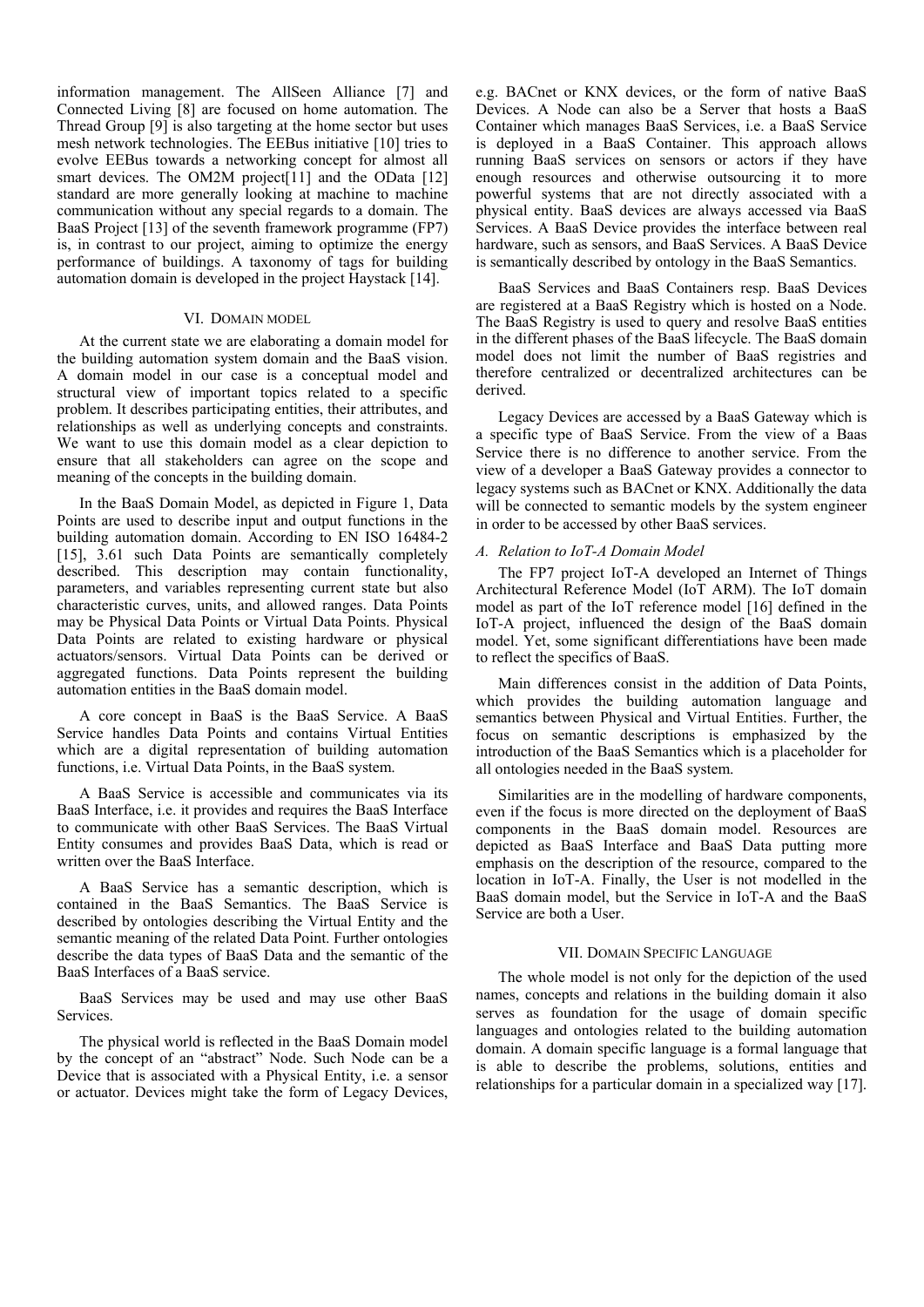Therefore it is in contrast to a general purpose language that is able to do that for any domain but in a general way.

### VIII.COMBINED APPROACH OF DOMAIN SPECIFIC LANGUAGES AND ONTOLOGIES

For each phase we intend to equip the respective stakeholder (software engineer, system engineer, domain engineer etc.) with domain specific language editors [17] making use of ontologies also in order to fulfil some of the specific tasks of each phase. In the following we only sketch the approach for the development phase of new services.

The software engineer aims at creating reusable services by using the flexibility of a general purpose programming language. At the same time the approach intends to build in first-level support for higher-level building specific concepts directly into the programming language. The software engineer should be able to refer to semantic descriptions of building specific data points (and possibly their possible data formats) a service is supposed to provide by its implementation. The integration of legacy building automation systems should be captured by semantic descriptions of the data points of the installed legacy building automation system as well. On the other hand, the software engineer does still want to use state-of-the-art Integrated Development Tools being used to features like syntax coloring, code completions and support for refactoring). Textual domain specific languages and frameworks like Meta-Programming Systems which we use naturally include this kind of extended IDE capabilities.

The following picture (Figure 2) depicts the goal of a general combined approach of using a domain specific language editor and ontologies.

The software engineer uses a DSL editor called "Service Creator". This DSL editor in turn includes query support for semantic descriptions of building specific data points e.g. SPARQL [18]. These data points have been specified by a domain engineer as ontology individuals which are stored as part of a "Data Point Repository". Thus, the software engineer is able to annotate a new service with references to the semantic description of Data Points it will provide. Possibly, the reference might also include the syntactic data format of the data point which the service will implement.

Additionally, a second "Service Repository" keeps hold of all created services, their descriptions and could also be queried by the DSL Service Creator. This query mechanism is used to search for already created services providing certain Data Points required by a service to provide data of its own supported Data Points. Furthermore, the DSL Service Creator transforms any new service specification into a semantic format to be stored by the Service Registry.

The Service Registry and all its content is meant to be also available for the engineering Phase. Therefore, the DSL editor used by the system engineer is able to search all implemented services, look for specific ones from the development phase and continue instantiating and connecting them for engineering purposes.

The DSL service creation editor allows handling technical concerns like communication styles (request/reply versus publish/subscribe, data-centric versus event-based design), IT communication protocols (e.g. DPWS, CoAP) or security mechanisms to be supported by the software engineer as well. Some of these concerns also have to be part of the service description to be used by the following phases. For example, the system engineer needs to know which communication protocol a service supports since only service instances of services using the same communication protocol and style can be connected to each other at engineering time.



**Figure 2 General combined approach of using a domain specific language editor and ontologies**